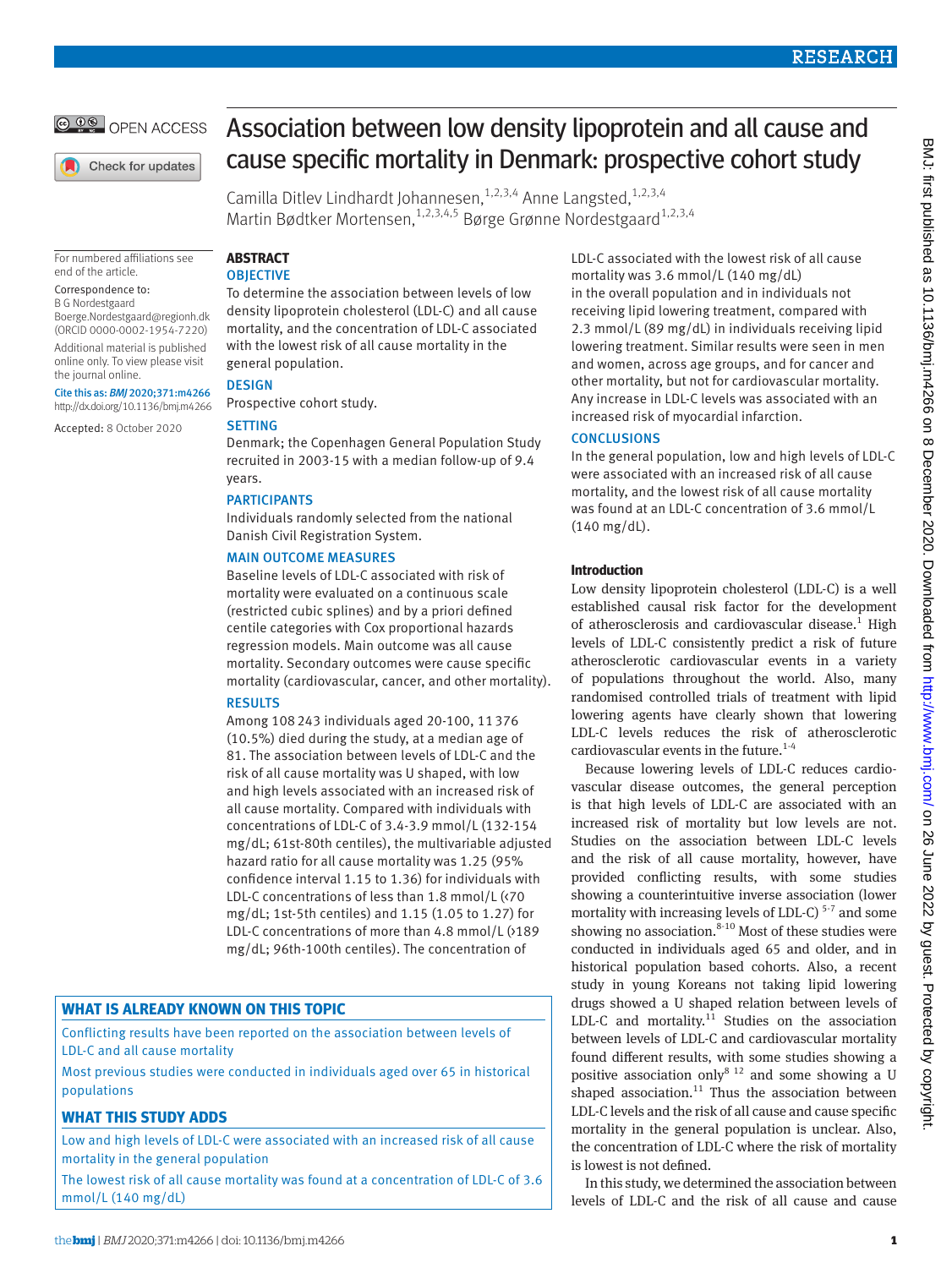specific mortality. Also, we identified the LDL-C level associated with the lowest mortality in individuals in the contemporary ongoing Copenhagen General Population Study.

#### **Methods**

#### Study population

The study included individuals of Danish descent from the Copenhagen General Population Study, an ongoing cohort study with the first round of examinations in participants recruited in 2003-15. Invited individuals were aged 20-100 and randomly selected from the national Danish Civil Registration System, reflecting the Danish general population (43% participation rate). All participants completed a self-administered questionnaire, including questions on lifestyle factors and medical treatment, underwent a physical examination, and gave blood samples for biochemical measurements.

#### **Endpoints**

The number of deaths from any cause was obtained from the Danish Civil Registration System, a complete register of all residents in Denmark since 1968 without losses to follow-up. The cause of death from January 1977 onwards was retrieved from the national Danish Causes of Death Registry, based on the codes of the International Classification of Diseases, seventh, eighth, and 10th revisions (ICD-7, ICD-8, and ICD-10), and classified as cardiovascular, cancer, or other mortality. If one of the first three ranked causes of death had a cardiovascular diagnosis (ICD-10 codes I00-I90), death was categorised as cardiovascular mortality. The remaining deaths were classified as cancer mortality if one of the first three ranked causes of death had a cancer diagnosis (ICD-10 codes C00-C96), and as other mortality if death was not classified as cardiovascular or cancer mortality.

Information on diagnoses of non-fatal and fatal myocardial infarction (ICD-8 code 410 and ICD-10 codes I21-I22) was obtained from the national Danish Patient Registry, a registry with information on all hospital contacts in Denmark from January 1977 onwards (outpatients and emergency wards from 1995), and the national Danish Causes of Death Registry (ICD-9 was never used in Denmark). Information on diagnoses of non-fatal and fatal cancer (ICD-7 codes 140-205 and ICD-10 codes C00-D09, excluding common skin cancers) was obtained from the national Danish Cancer Registry and the national Danish Causes of Death Registry.

#### Laboratory analyses

All blood samples were collected in the non-fasting state.<sup>13</sup> Concentrations of LDL-C were calculated with the Friedewald equation as:

Total cholesterol − high density lipoprotein cholesterol – triglycerides/2.2 in mmol/L (total cholesterol − high density lipoprotein cholesterol – triglycerides/5 in mg/dL) when triglyceride concentrations were less than 4 mmol/L (352 mg/dL),

and were measured directly (Konelab) when triglyceride concentrations were 4 mmol/L or more (≥352 mg/dL). Concentrations of total cholesterol, high density lipoprotein cholesterol, triglycerides, and direct LDL-C were measured by standard hospital assays (Roche and Konelab).

#### Covariates

Statistical analyses were adjusted for a priori defined covariates (that is, for well known risk factors for mortality). $14$  Sex and age were derived from the Civil Registration Number. Blood pressure was measured at the physical examination. In the questionnaire, participants reported on their smoking status and cumulative number of pack years, lipid lowering treatment, and diabetes. Diagnoses of diabetes, cardiovascular disease, cancer, or chronic obstructive pulmonary disease before entry into the study were obtained from the national Danish Patient Registry. Individuals with diabetes were identified as those having a registered diagnosis in the national Danish Patient Registry, a non-fasting plasma glucose concentration of more than 11 mmol/L (198 mg/dL), treatment with antidiabetic drugs, or self-reported diabetes from the questionnaire.

#### Statistical analyses

Only participants with an LDL-C measurement at baseline were included in the study; 847 individuals were excluded because of missing LDL-C measurements. Data on potential confounders were more than 99% complete. The remaining missing values were imputed by multivariable chained imputation with fully conditional specification<sup>15</sup>; imputed and reported results were similar.

Associations between levels of LDL-C and the risk of all cause mortality, cause specific mortality, myocardial infarction, and cancer were estimated by Cox proportional hazards regression models with 95% confidence intervals, with age as the underlying time scale (participants enter the risk set at baseline age and exit at censoring/event age=age adjustment) and left truncation (delayed entry at study examination). Follow-up started on the day of examination and ended at the first occurrence of death, myocardial infarction, cancer, emigration, or in December 2018. Individuals with a previous myocardial infarction or cancer were excluded when myocardial infarction or cancer was the endpoint. Multivariable adjusted statistical analyses were adjusted for age (as time scale), sex, current smoking, cumulative number of pack years, systolic blood pressure, lipid lowering treatment, diabetes, cardiovascular disease, cancer, and chronic obstructive pulmonary disease at baseline.

The associations between levels of LDL-C and all endpoints were evaluated on a continuous scale with restricted cubic spline curves based on Cox proportional hazards models. To balance best fit and overfitting in the main splines for mortality, myocardial infarction, and cancer, the number of knots, between three and seven, was chosen as the lowest value for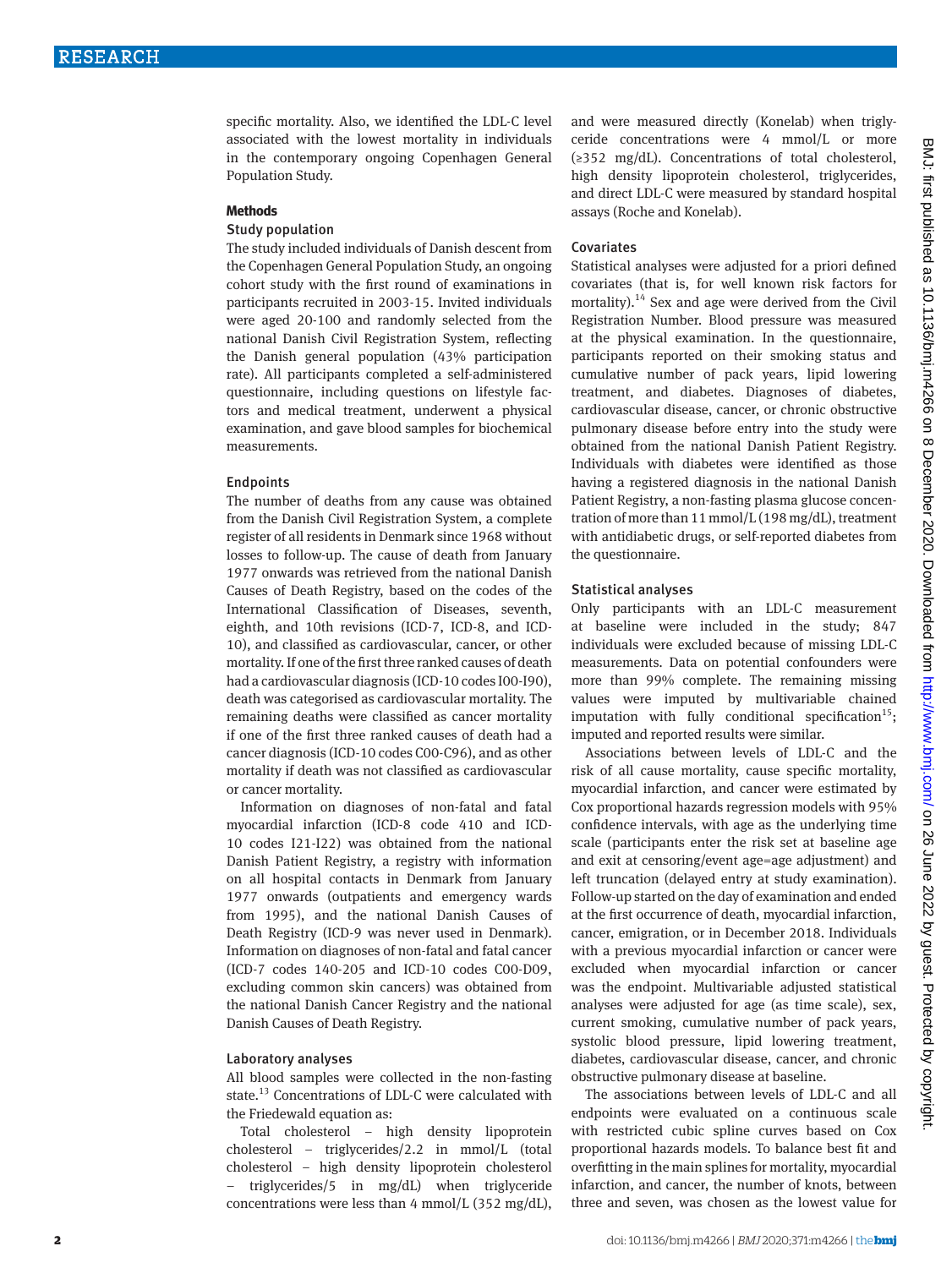the Akaike information criterion, but if within two of each other for different knots, the lowest number of knots was chosen. The same number of knots from the main splines was also applied in splines for stratified analyses to allow direct comparison of overall and stratified analyses, including test of interaction. Interaction of levels of LDL-C with covariates for stratification on all cause mortality was examined by including two factor interaction terms in the Cox proportional regression model. The concentration of LDL-C associated with the lowest risk of mortality was the concentration with the lowest hazard ratio on the spline curve. The association between levels of LDL-C on a continuous scale and all cause mortality was also evaluated with fractional polynomials based on the Cox proportional hazards models. Furthermore, the associations between seven predefined LDL-C categories and all cause mortality were examined: five equally distributed categories of LDL-C were defined by the 20th, 40th, 60th, and 80th centiles, and to evaluate the highest and lowest levels of LDL-C, two additional categories were defined by the 5th and 95th centiles. The reference category for these analyses was the LDL-C level associated with the lowest risk of all cause mortality.

Hazard ratios and 95% confidence intervals for categories of LDL-C are presented with and without regression dilution bias; restricted cubic splines and the results in the main paper are reported without this correction. Correction for regression dilution bias was done with a non-parametric method to correct for underestimation caused by random measurements and long term fluctuations.<sup>16</sup> With LDL-C measurements from 9604 individuals with no atherosclerotic cardiovascular disease and who were not treated with lipid lowering agents participating in the 2003-15 examination and in the follow-up examination about 10 years later, a regression dilution ratio of 0.64 was determined for LDL-C (this ratio was used for the overall

analyses for all individuals, regardless of follow-up time for the individual person—that is, the regression coefficients were multiplied by 1/0.64). Spline curves were not adjusted for regression dilution bias as we are not aware of a method to do this calculation.

In sensitivity analyses, pretreatment levels of LDL-C were estimated in individuals receiving lipid lowering treatment as baseline LDL-C measurements multiplied by 1.43 for individuals with no concurrent diagnoses of ischaemic heart disease or stroke, and by 1.67 for individuals with known ischaemic heart disease or stroke, corresponding to a 30% and 40% reduction, respectively.17 All statistical analyses were performed in Stata/SE 15.1.

#### Patient and public involvement

No patients were involved directly in the design of the study, recruitment, or conduct of the study because our cohort consisted of normal individuals from the population at large (not patients) and because our study was planned in the year 2000 when direct patient involvement was not used in Denmark.

#### **Results**

The study included 108 243 individuals with 1 002 361 person years of follow-up (median follow-up 9.4 years, range 0-15 years). We found 11 376 (10.5%) deaths during follow-up, with a median age of 81 (range 26- 106) at the time of death. Table 1 shows the baseline characteristics by LDL-C centile categories.

#### LDL-C and all cause mortality

The association between levels of LDL-C on a continuous scale and risk of all cause mortality was U shaped; low and high levels of LDL-C were associated with an increased risk of all cause mortality (fig 1). This association was also found in those not receiving lipid lowering treatment. For individuals receiving lipid lowering treatment, however, the 95% confidence

| Table 1   Baseline characteristics of 108 243 individuals in the Copenhagen General Population Study |                         |                                      |                                        |                                          |                                           |                                           |                            |                |
|------------------------------------------------------------------------------------------------------|-------------------------|--------------------------------------|----------------------------------------|------------------------------------------|-------------------------------------------|-------------------------------------------|----------------------------|----------------|
|                                                                                                      | Centile (mmol/L, mg/dL) |                                      |                                        |                                          |                                           |                                           |                            |                |
|                                                                                                      | 1st-5th<br>(1.8, 170)   | 6th-20th<br>$(1.8 - 2.3,$<br>$70-92$ | 21st-40th<br>$(2.4 - 2.8,$<br>$93-112$ | 41st-60th<br>$(2.9 - 3.3,$<br>$113-131)$ | 61st-80th<br>$(3.4 - 3.9,$<br>$132 - 154$ | 81st-95th<br>$(4.0 - 4.8,$<br>$155 - 189$ | 96th-100th<br>(24.8, 2189) | All            |
| No of individuals                                                                                    | 6412(6)                 | 15681 (14)                           | 21 289 (20)                            | 22 207 (21)                              | 21892 (20)                                | 15 9 99 (15)                              | 4763(4)                    | 108243         |
| Women                                                                                                | 3202 (50)               | 9068 (58)                            | 11973 (56)                             | 12385 (56)                               | 11710 (53)                                | 8537 (53)                                 | 2699(57)                   | 59574 (55)     |
| Age (years)                                                                                          | $62(47-72)$             | 56 (45-68)                           | 56 (46-67)                             | 58 (48-67)                               | 59 (50-67)                                | $60(51-67)$                               | $60(52-67)$                | 58 (48-67)     |
| Smoker                                                                                               | 961(15)                 | 2441 (16)                            | 3291 (15)                              | 3674 (17)                                | 3872 (18)                                 | 3203 (20)                                 | 1107 (23)                  | 18549 (17)     |
| Pack years, ever smokers                                                                             | $20(8-38)$              | $15(5-30)$                           | $14(5-29)$                             | $15(6-30)$                               | $16(7-30)$                                | $18(7-31)$                                | $19(8-32)$                 | $16(6-30)$     |
| Systolic blood<br>pressure (mm Hg)                                                                   | 137 (124-151)           | 136 (122-151)                        | 137 (124-152)                          | 140 (126-154)                            | 141 (128-156)                             | 144 (130-159)                             | 145 (132-160)              | 140 (126-155)  |
| Lipid lowering treatment                                                                             | 3030(47)                | 4166(27)                             | 2891 (14)                              | 1584(7)                                  | 849(4)                                    | 373(2)                                    | 132(3)                     | 13025 (12)     |
| <b>Diabetes</b>                                                                                      | 1249 (19)               | 1218 (8)                             | 822(4)                                 | 563(3)                                   | 401(2)                                    | 269(2)                                    | 83(2)                      | 4605(4)        |
| Atherosclerotic<br>cardiovascular disease                                                            | 1806 (28)               | 2262(14)                             | 1756 (8)                               | 1413(6)                                  | 1200(5)                                   | 817(5)                                    | 223(5)                     | 9477(9)        |
| Cancer                                                                                               | 557(9)                  | 1093(7)                              | 1393(7)                                | 1474(7)                                  | 1508(7)                                   | 1081(7)                                   | 327(7)                     | 7433(7)        |
| Chronic obstructive<br>pulmonary disease                                                             | 1218 (19)               | 2517(16)                             | 3224(15)                               | 3324 (15)                                | 3246 (15)                                 | 2331 (15)                                 | 666 (14)                   | 16526(15)      |
| LDL-C (mmol/L)                                                                                       | $1.6(1.4-1.7)$          | $2.2(2.0-2.3)$                       | $2.7(2.6-2.8)$                         | $3.2(3.1-3.3)$                           | $3.7(3.6-3.9)$                            | $4.4(4.2-4.6)$                            | $5.3(5.1-5.7)$             | $3.2(2.6-3.8)$ |
| $LDL-C$ (mg/dL)                                                                                      | $62(54-66)$             | 85 (77-89)                           | 104 (101-108)                          | 124 (119-128)                            | 143 (139-150)                             | 170 (162-178)                             | 205 (197-219)              | $124(101-147)$ |
| Values are modian (interguartile repea) or number (0/)                                               |                         |                                      |                                        |                                          |                                           |                                           |                            |                |

Values are median (interquartile range) or number (%). LDL-C=low density lipoprotein cholesterol.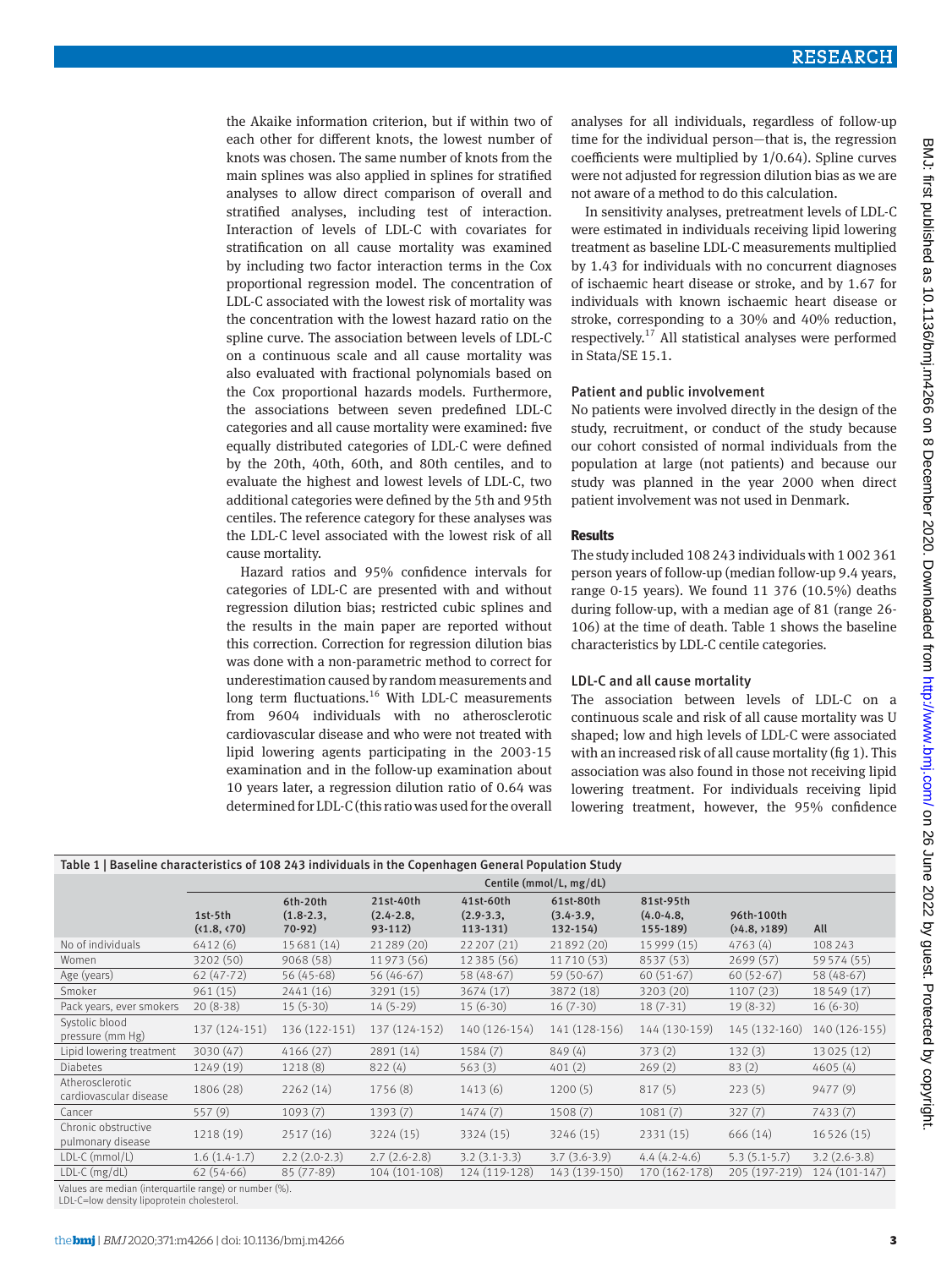interval included the hazard ratio of 1.0 for any level of LDL-C (P value for interaction between LDL-C levels and lipid lowering treatment on all cause mortality was <0.001) (fig 1, eFig 1). Compared with individuals with concentrations of LDL-C of 3.4-3.9 mmol/L (132- 154 mg/dL; 61st-80th centiles), the multivariable adjusted hazard ratio for all cause mortality was 1.25 (95% confidence interval 1.15 to 1.36) for individuals with concentrations of LDL-C less than 1.8 mmol/L (<70 mg/dL; 1st-5th centiles) and 1.15 (1.05 to 1.27) for individuals with concentrations of LDL-C greater



Fig 1 | Multivariable adjusted hazard ratios for all cause mortality according to levels of low density lipoprotein cholesterol (LDL-C) on a continuous scale. Solid blue lines are multivariable adjusted hazard ratios, with dashed blue lines showing 95% confidence intervals derived from restricted cubic spline regressions with three knots. Reference lines for no association are indicated by the solid bold lines at a hazard ratio of 1.0. Dashed yellow curves show the fraction of the population with different levels of LDL-C. Arrows indicate the concentration of LDL-C with the lowest risk of all cause mortality. Analyses were adjusted for age, sex, current smoking, cumulative number of pack years, systolic blood pressure, lipid lowering treatment, diabetes, cardiovascular disease, cancer, and chronic obstructive pulmonary disease at baseline. Based on individuals from the Copenhagen General Population Study followed for a mean 9.4 years

than 4.8 mmol/L  $(>189 \text{ mg/dL}; 96th-100th$  centiles) (fig 2).

An increased risk of all cause mortality at low levels of LDL-C were seen in men and women (eFigs 2-3). Also, the association was most pronounced in individuals aged 65 or younger (eFig 4). For categories of age, the P value for interaction between low levels of LDL-C and age on all cause mortality was <0.001 (eFig 5).

## LDL-C level with the lowest risk of all cause mortality

The concentration of LDL-C associated with the lowest risk of all cause mortality in multivariable adjusted analyses was 3.6 mmol/L (140 mg/dL) in the overall population and in individuals not receiving lipid lowering treatment, compared with 2.3 mmol/L (89 mg/dL) in individuals receiving lipid lowering treatment (fig 1). Similar levels were seen in men and women and across age groups, except for men and women receiving lipid lowering treatment where the lowest risk of all cause mortality was at a concentrations of LDL-C of 2.7 mmol/L (105 mg/dL) and 1.9 (74 mg/dL), respectively (eFig 2, eFig 4).

#### LDL-C and cause specific mortality

In the overall population, the 95% confidence interval included the hazard ratio of 1.0 at any concentration of LDL-C for cardiovascular mortality whereas low levels of LDL-C were associated with an increased risk of cancer and other mortality (fig 3, eFig 6). In individuals not receiving lipid lowering treatment, the associations with cardiovascular, cancer, and other mortality were U shaped (eFig 6). In individuals receiving lipid lowering treatment, low levels of LDL-C were associated with increased cancer mortality but otherwise the 95% confidence interval included the hazard ratio of 1.0 at any concentration of LDL-C for cardiovascular, cancer, and other mortality (eFig 6). Also, the P value for interaction between levels of LDL-C and lipid lowering treatment was <0.001 for cardiovascular and other mortality, and 0.04 for cancer mortality.

Analysing cardiovascular mortality by ICD-10 codes showed that 13% of individuals died from myocardial infarction, 13% from heart failure, and 25% from any stroke (eTable 1). For cardiovascular mortality not including fatal myocardial infarction, the results were similar to overall cardiovascular mortality (fig 4). Any increase in LDL-C levels was associated with an increased risk of fatal myocardial infarction, although low levels of LDL-C were associated with an increased risk of fatal heart failure but the 95% confidence interval was wide (fig 4). For any fatal stroke, the 95% confidence interval included a hazard ratio of 1.0 at any concentration of LDL-C (fig 4).

#### LDL-C and myocardial infarction

Any increase in LDL-C levels was associated with an increased risk of myocardial infarction in the overall cohort and in individuals not receiving lipid lowering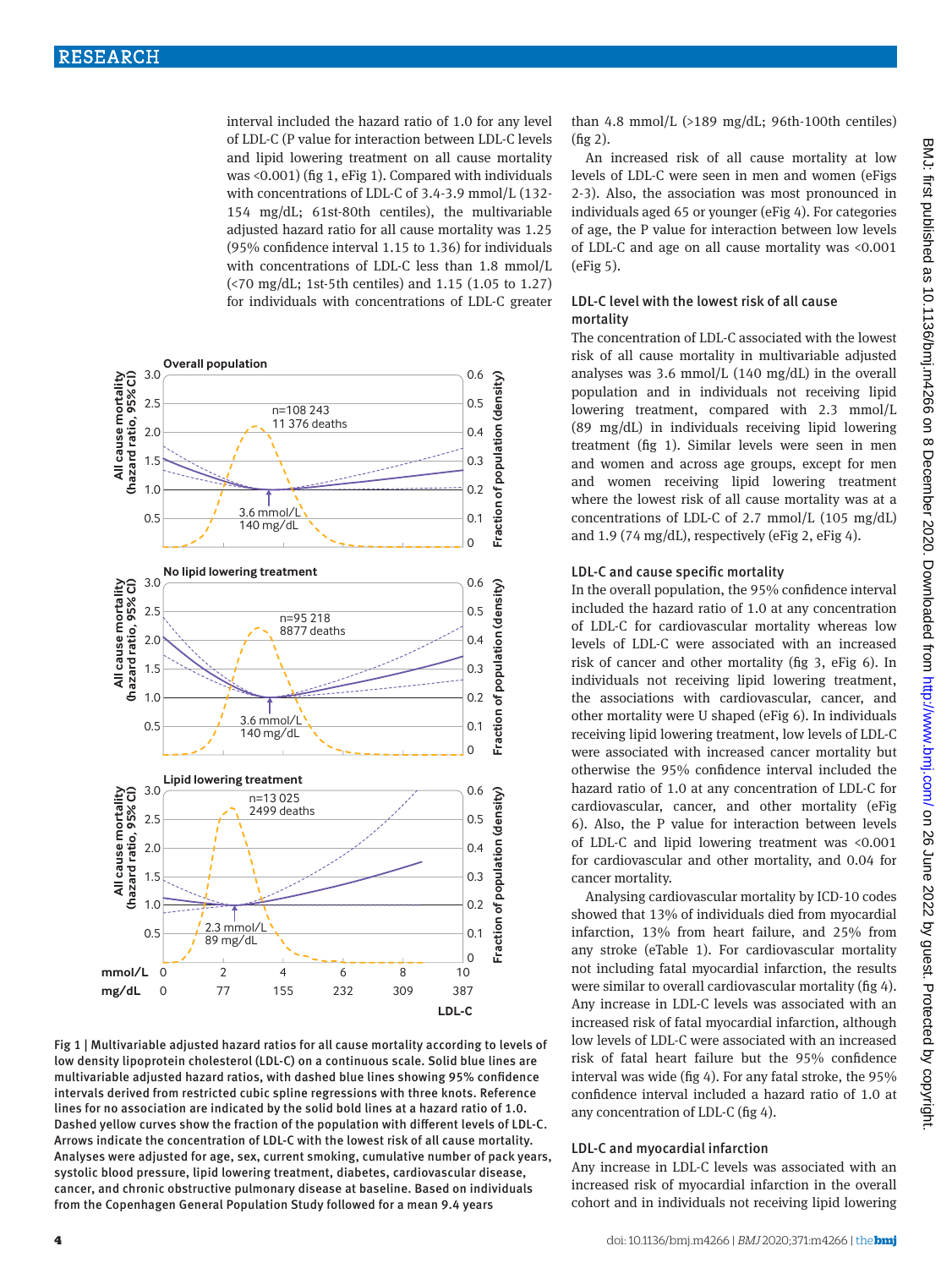

Fig 2 | Hazard ratios for all cause mortality according to categories of levels of low density lipoprotein cholesterol (LDL-C), sex and age adjusted, and multivariable adjusted. Multivariable adjusted analyses were adjusted for age, sex, current smoking, cumulative number of pack years, systolic blood pressure, lipid lowering treatment, diabetes, cardiovascular disease, cancer, and chronic obstructive pulmonary disease at baseline. Based on individuals from the Copenhagen General Population Study followed for a mean 9.4 years

> treatment, although the 95% confidence interval included a hazard ratio of 1.0 at any concentration of LDL-C in individuals receiving lipid lowering treatment (P value for interaction between LDL-C levels and lipid lowering treatment on risk of myocardial infarction was 0.04) (fig 5).

#### LDL-C and cancer

Very low levels of LDL-C were associated with an increased risk of cancer in the overall population and in individuals not receiving lipid lowering treatment, although the 95% confidence interval included a hazard ratio of 1.0 at any concentration of LDL-C in individuals receiving lipid lowering treatment (P value for interaction between LDL-C levels and lipid lowering treatment on risk of cancer was 0.02) (fig 5).

#### Sensitivity analyses

The U shaped association between LDL-C levels on a continuous scale and all cause mortality was similar when a statistical method other than restricted cubic splines was used: with fractional polynomials, the concentration of LDL-C associated with the lowest risk of all cause mortality was 4.1 mmol/L (159 mg/dL) in the overall population, 4.0 mmol/L (155 mg/dL) in individuals not receiving lipid lowering treatment, and 2.1 mmol/L (82 mg/dL) in individuals receiving lipid lowering treatment (eFig 7 versus fig 1).

To assess whether the positive association between low levels of LDL-C and an increased risk of all cause mortality could be explained by reverse causation as a result of severe disease, we excluded individuals with less than five years of follow-up (start of followup began five years after the baseline examination) and individuals with atherosclerotic cardiovascular disease, cancer, and chronic obstructive pulmonary disease at the start of the study. We found that the results were similar to the main analyses although the association was slightly reduced (fig 6, and eFigs 8-10 versus fig 1). Starting follow-up five years after the baseline examination excluded individuals dying within five years of baseline and individuals with less than five years of follow-up. Excluding only those dying within five years of the baseline examination gave similar results. Also, we found similar results when restricting analyses to individuals aged 40-70 and with no chronic diseases at baseline.

Estimated pretreatment levels of LDL-C were examined to evaluate whether low levels of LDL-C caused by lipid lowering treatment, representing a high risk group with higher pretreatment levels, could explain the association between low levels of LDL-C and mortality. The results from these analyses gave similar results for all cause, cancer, and other mortality at low levels of LDL-C whereas the hazard ratios were nominally higher at high levels of LDL-C (eFig 11 versus fig 1, and fig 3). Low and high levels of LDL-C were associated with an increased risk of cardiovascular mortality. To assess the magnitude of effect size underestimation caused by random measurements and long term fluctuations, the hazard ratios and 95% confidence intervals for the association between LDL-C categories and all cause mortality were corrected for regression dilution bias (eFig 12 versus fig 2).

#### **Discussion**

In this study of 108 243 individuals from a contemporary ongoing general population cohort, we found a U shaped association between levels of LDL-C and the risk of all cause mortality, with low and high levels associated with an increased risk. The concentration of LDL-C with the lowest risk of all cause mortality was 3.6 mmol/L (140 mg/dL), well above the generally considered optimal concentration. These new results are likely to have implications for the interpretation of levels of LDL-C in clinical practice. As expected, the risk of myocardial infarction increased with any increase in the level of LDL-C.

## Possible explanations for our findings

The association between low levels of LDL-C and an increased risk of all cause mortality could be explained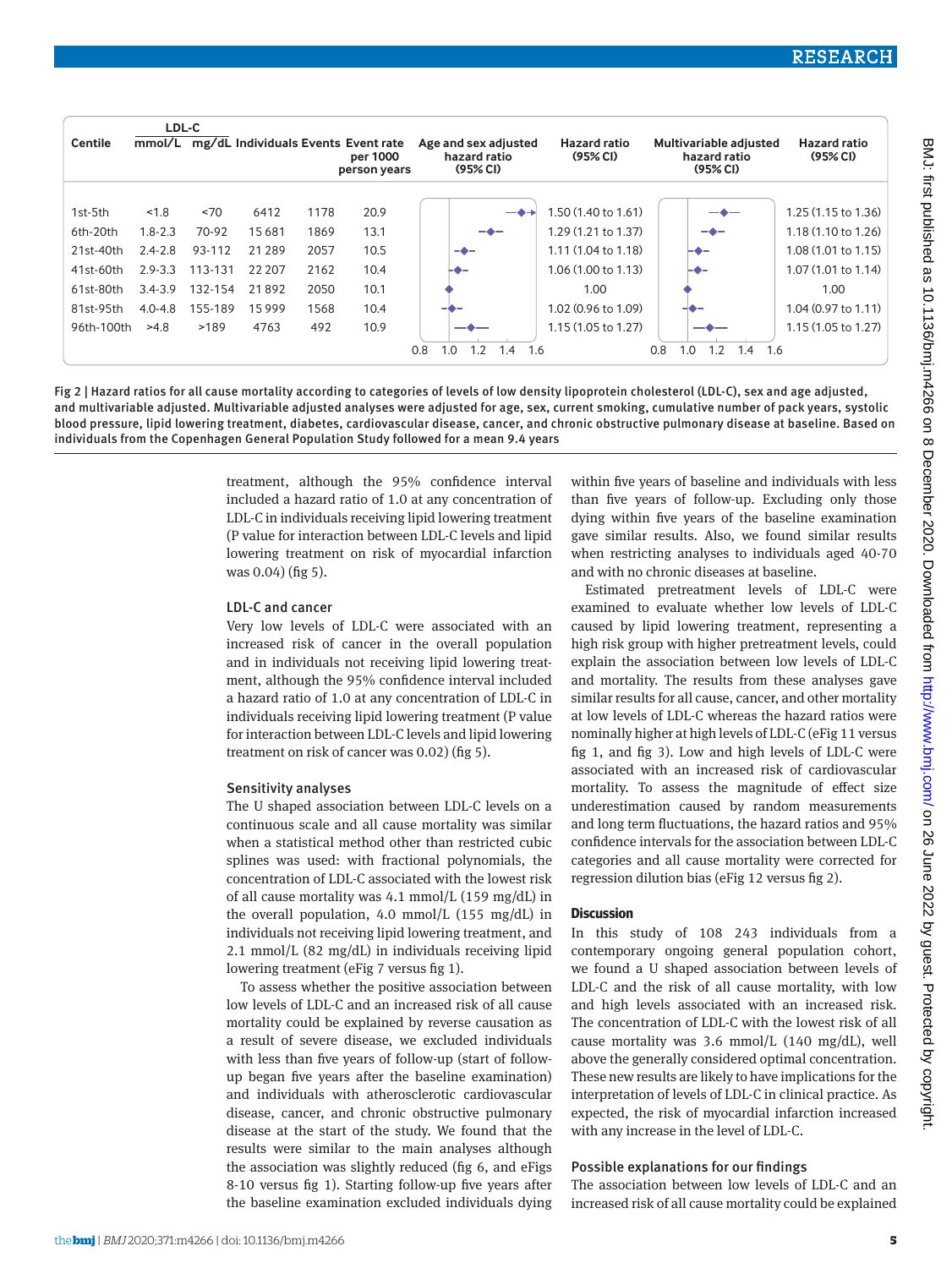

Fig 3 | Multivariable adjusted hazard ratios for cause specific mortality according to levels of low density lipoprotein cholesterol (LDL-C) on a continuous scale in the overall population. Solid blue lines are multivariable adjusted hazard ratios, with dashed blues lines showing 95% confidence intervals derived from restricted cubic spline regressions with three knots. Reference lines for no association are indicated by solid bold lines at a hazard ratio of 1.0. Dashed yellow curves show fraction of population with different levels of LDL-C. Arrows indicate the concentration of LDL-C with the lowest risk of mortality. Analyses were adjusted for age, sex, current smoking, cumulative number of pack years, systolic blood pressure, lipid lowering treatment, diabetes, cardiovascular disease, cancer, and chronic obstructive pulmonary disease at baseline. Based on individuals from the Copenhagen General Population Study followed for a mean 9.4 years

by reverse causation. Debilitation and illness have been hypothesised to cause a decrease in levels of cholesterol<sup>18 19</sup> and, in this study, comorbidities were more frequent in individuals with the lowest levels of LDL-C. Also, consistent with the theory that low levels of LDL-C are an indirect marker of severe disease, the association between low levels of LDL-C and the risk of all cause mortality was strongest in the age and sex adjusted model, and substantially reduced when adjusting for baseline comorbidities. An association remained after this adjustment, however, and after excluding individuals with less than five years of follow-up and known cardiovascular disease, cancer, and chronic obstructive pulmonary disease at baseline. Whether the remaining association, despite extensive comorbidity adjustment, can be attributed to residual confounding in terms of alternative mechanisms is unclear. The more pronounced association in individuals aged 65 or younger could point to an epiphenomenon where a pathophysiological abnormality, possibly genetic, causes an increased risk of mortality and decreased levels of LDL-C in parallel.

The U shaped association between levels of LDL-C and mortality might be similar to the obesity paradox, which is largely explained by methodological issues, including reverse causation. $20$  In contrast with the obesity paradox, however, the U shaped association between levels of LDL-C and mortality in our study remained similar when analyses were restricted to healthy individuals aged 40-70 with no chronic diseases. This finding indicates that the obesity paradox and the U shaped association between levels of LDL-C and mortality are caused by different mechanisms.

#### Previous studies

Most studies investigating the relation between levels of LDL-C and the risk of all cause mortality have found no association  $8-10$  or an inverse association.<sup>5-7</sup> Our study showed that the inverse association can be explained by the increased risk of all cause mortality associated with low levels of LDL-C rather than representing an actual decreased risk at high levels of LDL-C. Also, a recent study in young Koreans not taking lipid lowering drugs showed an association between low levels of LDL-C and an increased risk of all cause mortality, cardiovascular mortality, and cancer mortality, $11$  similar to our results in the group of individuals not receiving lipid lowering treatment.

No previous study has examined the concentration of LDL-C associated with the lowest risk of all cause mortality in a general population cohort. One study in people aged 65 and over reported the lowest all cause risk of mortality at a concentration of LDL-C of 4.9 mmol/L (190 mg/dL) for women and 3.8 mmol/L (147 mg/dL) for men.<sup>21</sup> In our study, we consistently found the lowest risk of all cause mortality at concentrations of LDL-C of 3.6-3.7 mmol/L (140- 143 mg/dL) for men and women and across the age groups ( $\leq 65$  or  $> 65$ ).

Previous studies on the association between total cholesterol and risk of mortality showed a reversed J shaped or U shaped association, with the highest risk of all cause, cancer, and other mortality found at the lowest levels of total cholesterol, although positive, inverse, and no association with cardiovascular mortality have been reported.<sup>18 22 23</sup> Also, we have recently found a similar U shaped association between levels of high density lipoprotein cholesterol and risk of all cause mortality.<sup>24</sup>

## Lipid lowering treatment

The relatively low number of individuals receiving lipid lowering treatment in Denmark has been confirmed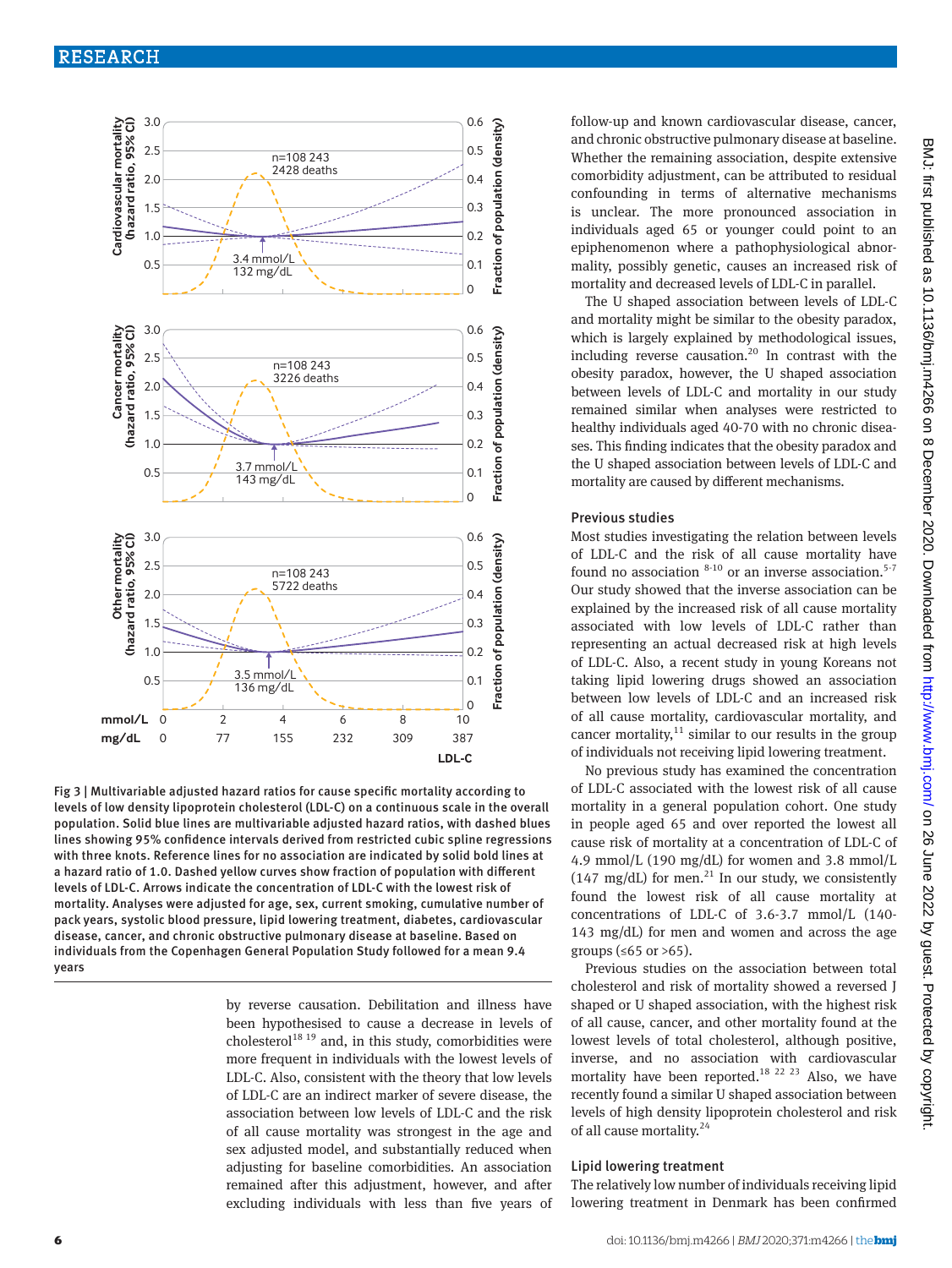

Fig 4 | Multivariable adjusted hazard ratios for different cardiovascular mortality endpoints according to levels of low density lipoprotein cholesterol (LDL-C) on a continuous scale. Solid blue lines are multivariable adjusted hazard ratios, with dashed blue lines showing 95% confidence intervals derived from restricted cubic spline regressions with three knots. Reference lines for no association are indicated by solid bold lines at a hazard ratio of 1.0. Dashed yellow curves show fraction of population with different levels of LDL-C. Arrows indicate the concentration of LDL-C with the lowest risk of mortality. Analyses were adjusted for age, sex, current smoking, cumulative number of pack years, systolic blood pressure, lipid lowering treatment, diabetes, cardiovascular disease, cancer, and chronic obstructive pulmonary disease at baseline. Based on individuals from the Copenhagen General Population Study followed for a mean 9.4 years

in previous studies. $25 \times 26$  In our study, in individuals receiving lipid lowering treatment, the association between low levels of LDL-C and an increased risk of all cause, cancer, and other mortality was weaker than for individuals not receiving lipid lowering treatment. Any increase in levels of LDL-C, however, was associated with an increased risk of cardiovascular mortality but the 95% confidence intervals were wider and included a hazard ratio of 1.0 for all cause, cardiovascular, and other mortality at any concentration of LDL-C. This finding indirectly indicates a non-causal association and suggests that the reduction in levels of LDL-C caused by lipid lowering treatment does not explain the increased risk of mortality at low levels of LDL-C but rather low LDL-C levels is a predictor for mortality. Hence it would be incorrect to use our data as an argument against the use of lipid lowering treatment in the prevention of atherosclerotic cardiovascular disease and mortality. A recent meta-analysis of studies in individuals at high risk of atherosclerotic cardiovascular disease showed that more intensive lowering of levels of LDL-C was associated with a greater reduction in the risk of all cause and cardiovascular mortality.4 The remaining association between low levels of LDL-C and cancer mortality together with the association between very low levels of LDL-C and an increased risk of cancer (fatal and non-fatal) supports the hypothesis of a decrease in LDL-C levels because of debilitation and illness.

#### Clinical importance

Our results could be important for understanding what is a "normal and healthy" level of LDL-C in the general population (that is, when the focus is not limited to myocardial infarction and atherosclerotic cardiovascular disease). The finding of the lowest risk of all cause mortality at a concentration of LDL-C of 3.6 mmol/L (140 mg/dL) implies that in individuals with an otherwise low risk of atherosclerotic cardiovascular disease, an LDL-C level of around this value is not necessarily hazardous in itself. Any increase in LDL-C, however, was associated with an increased risk of myocardial infarction and death from myocardial infarction. Together, these results indicate the importance of assessing the absolute risk of atherosclerotic cardiovascular disease in deciding when to use lipid lowering treatment,  $27 28$  rather than starting treatment based solely on a moderate increase in levels of LDL-C.

## Strengths and limitations

The strengths of our study include, firstly, the size of the cohort in terms of the large number of individuals recruited, with no individuals lost to follow-up. Secondly, information on cause of death for every individual was obtained from Danish registries. Thirdly, we adjusted for several confounders with an effect on mortality risk. $14$  Fourthly, the strong positive association between any increase in levels of LDL-C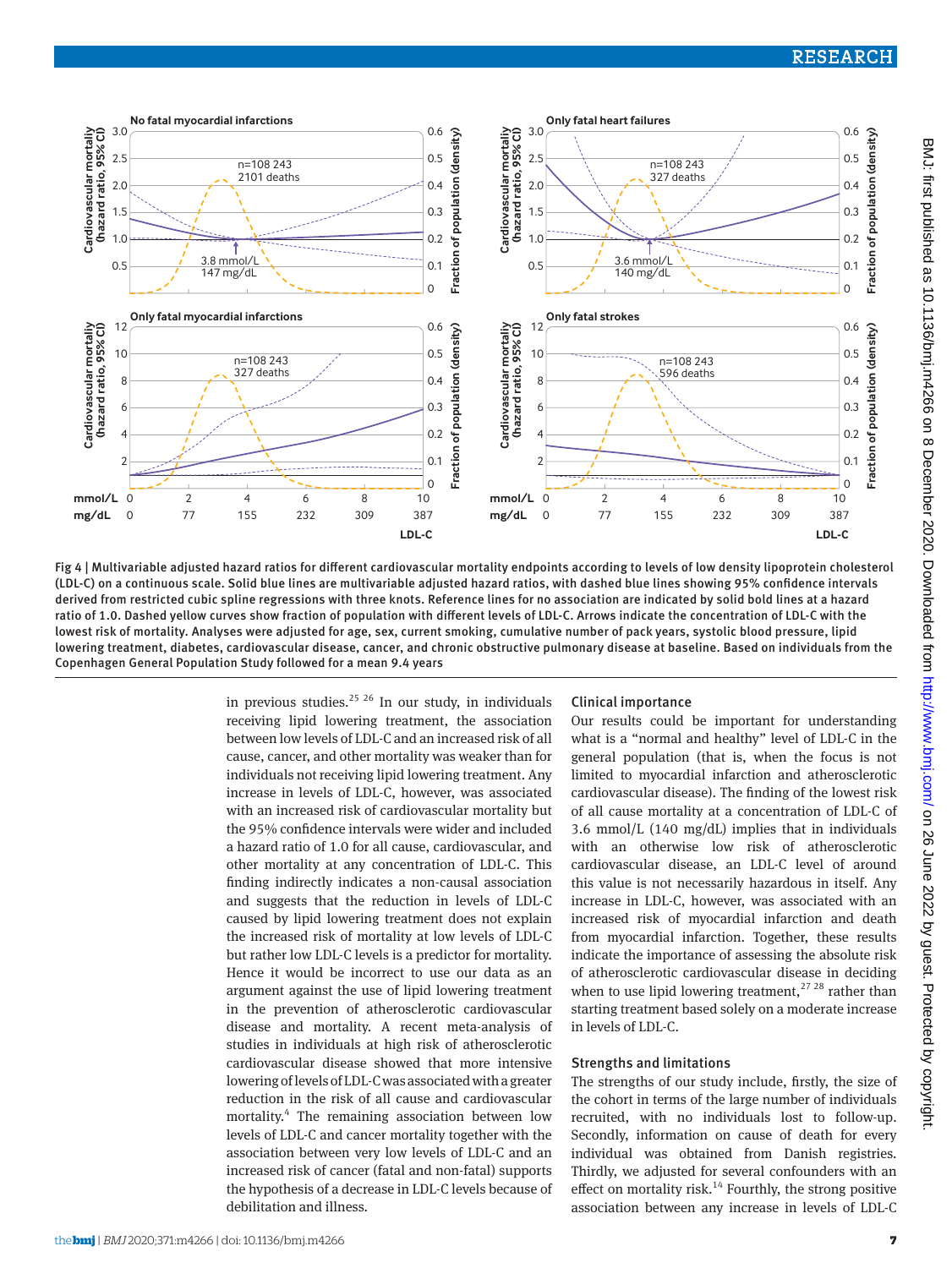## RESEARCH



Fig 5 | Multivariable adjusted hazard ratios for myocardial infarction and cancer according to levels of low density lipoprotein cholesterol (LDL-C) on a continuous scale. Solid blue lines are multivariable adjusted hazard ratios, with dashed blue lines showing 95% confidence intervals derived from restricted cubic spline regressions, with four knots for myocardial infarction and three knots for cancer. Reference lines for no association are indicated by solid bold lines at a hazard ratio of 1.0. Dashed yellow curves show fraction of population with different levels of LDL-C. Arrow indicates the concentration of LDL-C with the lowest risk of cancer. Analyses were adjusted for age, sex, current smoking, cumulative number of pack years, systolic blood pressure, lipid lowering treatment, diabetes, cardiovascular disease, cancer, and chronic obstructive pulmonary disease at baseline. Based on individuals from the Copenhagen General Population Study followed for a mean 9.4 years

and an increased risk of myocardial infarction supports the validity of this study.

A limitation of our study is that it included only white individuals living in a Western country, which could limit the applicability of our results to other ethnicities; however, we are not aware of data to suggest that our results are not applicable to other ethnicities living in countries with a similar standard of living and healthcare system to Denmark. A recent study in young Koreans of supposedly comparable affluence to people in Denmark showed similar results to our study.11 In less affluent and less developed countries, levels of LDL-C associated with the lowest mortality could differ from our results. We only had information on lipid lowering treatment at baseline and cannot rule out that the results might have been influenced by individuals starting or stopping treatment with lipid lowering agents during followup. We could not adjust for weight loss, which has been associated with decreases in LDL-C levels, as this information was not available in our cohort. Some results were corrected for regression dilution bias to visualise the possible underestimation of the effect estimates; however, the main figures show unadjusted results and the true values are likely to lie somewhere between the corrected and uncorrected values. Finally, we could not deal with the question of causality because the design of the study was observational. This question could theoretically be looked at in mendelian randomisation analyses, modelling non-linear and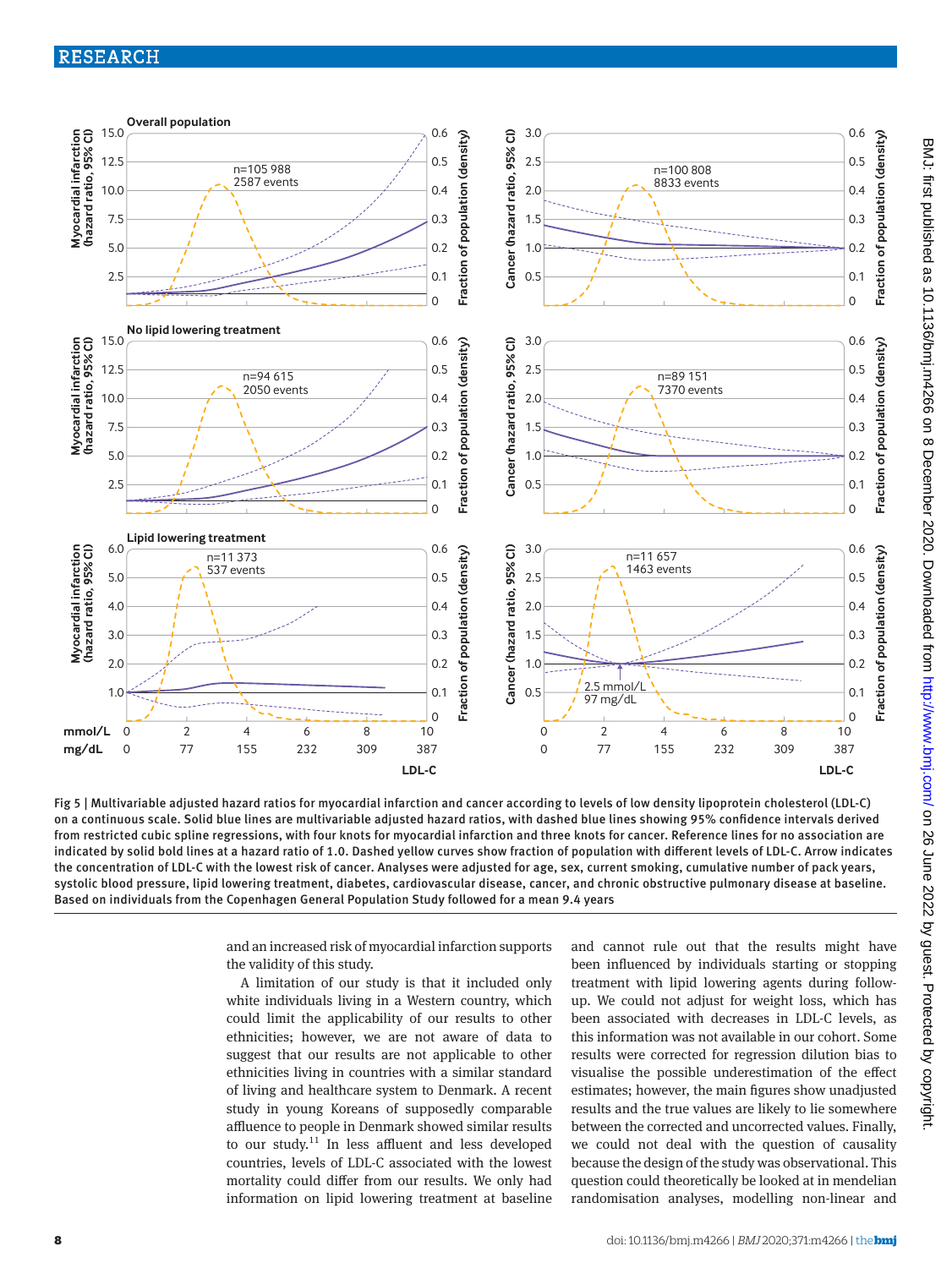



Fig 6 | Multivariable adjusted hazard ratios for all cause mortality according to levels of low density lipoprotein cholesterol (LDL-C) on a continuous scale with the start of follow-up at year 5 and after exclusion of individuals with known atherosclerotic cardiovascular disease, cancer, and chronic obstructive pulmonary disease at baseline. Solid blue lines are multivariable adjusted hazard ratios, with dashed blue lines showing 95% confidence intervals derived from restricted cubic spline regressions with three knots. Reference lines for no association are indicated by solid bold lines at a hazard ratio of 1.0. Dashed yellow curves show fraction of population with different levels of LDL-C. Arrows indicate the concentration of LDL-C with the lowest risk of all cause mortality. Analyses were adjusted for age, sex, current smoking, cumulative number of pack years, systolic blood pressure, lipid lowering treatment, diabetes, cardiovascular disease, cancer, and chronic obstructive pulmonary disease at baseline. Based on individuals from the Copenhagen General Population Study followed for a mean 9.4 years

> U shaped relations. $29-31$  Modelling of U shaped associations in mendelian randomisation analyses, however, requires high statistical power and numerous genetic instruments explaining a large fraction of the variation in plasma concentrations of LDL-C. Such genetic data with sufficient statistical power were not available in our cohort. Nevertheless, future studies with more statistical power than our study could provide further insight into the potential causal nature

of the association of levels of LDL-C with mortality with non-linear mendelian randomisation analyses.

#### Conclusions

Low and high levels of LDL-C were associated with an increased risk of all cause mortality in individuals in the general population. Similar results were seen for cancer and other mortality whereas no association was found for cardiovascular mortality overall. Also, individuals in the general population with a concentration of LDL-C of 3.6 mmol/L (140 mg/dL) live the longest. This finding, if confirmed in more studies, will have important clinical and public health implications.

## **AUTHOR AFFILIATIONS**

1 Department of Clinical Biochemistry, Herlev Gentofte Hospital, Copenhagen University Hospital, Borgmester Ib Juuls Vej 73, entrance 7, 4th floor N5, DK-2730 Herlev, Copenhagen, Denmark

<sup>2</sup> Copenhagen General Population Study, Herlev Gentofte Hospital, Copenhagen University Hospital, Herlev, Copenhagen, Denmark

<sup>3</sup> Copenhagen City Heart Study, Frederiksberg Hospital, Copenhagen University Hospital, Copenhagen, Denmark

4 Faculty of Health and Medical Science, University of Copenhagen, Copenhagen, Denmark

5 Department of Cardiology, Aarhus University Hospital, Aarhus, Denmark

We thank staff and participants of the Copenhagen General Population Study for their contributions.

Contributors: All authors contributed to the study design, acquisition, analyses, and interpretation of the data. CDLJ drafted the initial manuscript and AL, MBM, and BGN critically revised the manuscript for important intellectual content. Final approval of the version to be published was given by all authors. BGN is the guarantor and he had full access to all the data in the study, takes responsibility for the work and conduct of the study, and controlled the decision to publish. The corresponding author attests that all listed authors meet the authorship criteria and that no others meeting the criteria have been omitted.

Funding: This study was supported by Herlev and Gentofte Hospital's Research Fund and the Department of Clinical Biochemistry, Herlev and Gentofte Hospital, Copenhagen University Hospital, Denmark. The funders had no role in the study design; in the collection, analysis, and interpretation of data; in the writing of the report; and in the decision to submit the article for publication.

Competing interests: All authors have completed the ICMJE uniform disclosure form at [www.icmje.org/coi\\_disclosure.pdf](http://www.icmje.org/coi_disclosure.pdf) and declare: support from Herlev and Gentofte Hospital's Research Fund and the Department of Clinical Biochemistry, Herlev and Gentofte Hospital, Copenhagen University Hospital, Denmark for the submitted work; BGN declares commercial ties with AstraZeneca, Sanofi, Regeneron, Akcea, Amgen, Kowa, Amarin, Novartis, Novo Nordisk, Silence Therapeutics, and Esperion; the remaining coauthors have no competing interests.

Ethical approval: The study was approved by Herlev and Gentofte Hospital, the ethics committee of the Capital Region of Denmark (H-KF-01-144/01), and the Danish Data Protection Agency. Written informed consent was given by each participant.

Data sharing: Additional data are available from the corresponding author on reasonable request.

The lead author affirms that the manuscript is an honest, accurate, and transparent account of the study being reported; that no important aspects of the study have been omitted; and that any discrepancies from the study as originally planned (and, if relevant, registered) have been explained.

Dissemination to participants and related patient and public communities: Results will, after scientific publication, be disseminated to the public in general.

Provenance and peer review: Not commissioned; externally peer reviewed.

This is an Open Access article distributed in accordance with the Creative Commons Attribution Non Commercial (CC BY-NC 4.0) license,